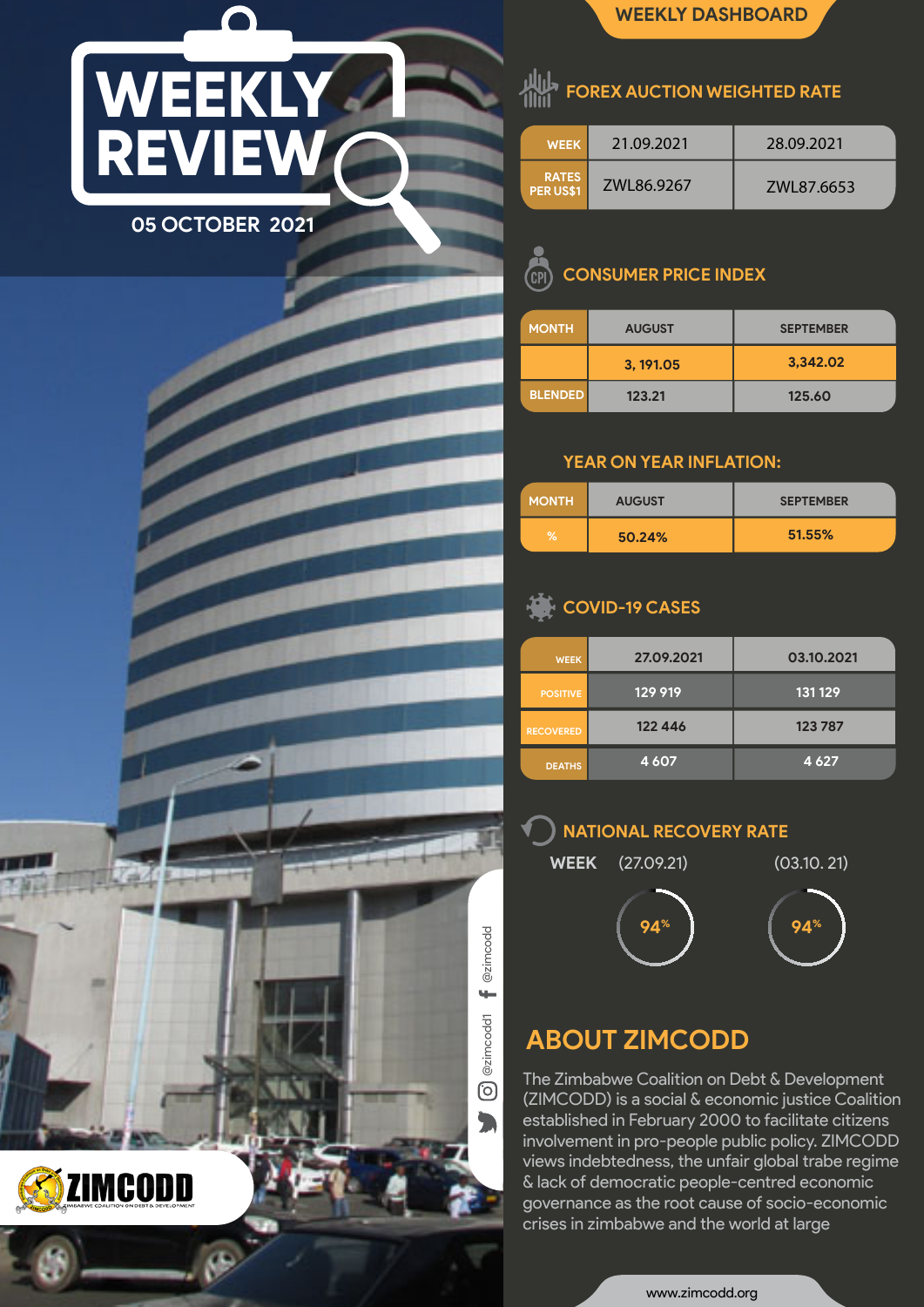- 1. COVID-19 RESOURCE TRACKER ISSUE NO. 75 1
- 2. DEBT WATCH: LACK OF DEBT TRANSPARENCY, LESSON FROM ZAMBIA 1
- 3. THE 2022 NATIONAL BUDGET SHOULD FOCUS ON POVERTY REDUCTION 2
- 4. TREASURY CONSIDERS ADJUSTING TAX BANDS TO CUSHION WORKERS  $3$
- 5. UNPACKING DEVOLUTION IN ZIMBABWE 4
- 6. ONSLAUTE ON FEEEDOM OF EXPRESSION AND ACCESS TO INFORMATION 4
- 7. FREEDOM OF EXPRESSION AND ACCESS TO INFORMATION 65

#### 1. COVID-19 RESOURCE TRACKER ISSUE NO. 75

The COVID-19 Resource tracker is a ZIMCODD initiative to keep track of all resources pledged, received and expended by the Government of Zimbabwe in response to the COVID-19 pandemic from March 2020 to date. The aim of the COVID-19 Resources Tracker is to strengthen transparency and accountability by the Government on COVID-19 resources while empowering citizens with information to hold the Government to account for the allocation and utilisation of COVID-19 resources. The tracker is updated on a weekly basis.



#### 2. DEBT WATCH: LACK OF DEBT TRANSPARENCY, LESSONS FROM ZAMBIA

Africa is a mineral-rich continent, while China is a top global mineral commodity consumer and importer. Subsequently, China has become the continent's largest creditor, committing about US\$153 billion to African public sector borrowers between 2000 and 2019. As part of this thrust, China is providing Resource Backed Loans (RBLs) to the continent. RBLs enable debtor countries access to strategic resources in exchange for debt liquidity. The Government of Zimbabwe given its frosty relationship with Western multilateral lenders has readily accepted RBLs to compensate for challenges in accessing liquidity support from the global market.

However, the danger with RBLs is that defaults in loan obligations may lead to the take-over of the country's strategic assets on prejudicial terms. Ultimately, RBLs come at the expense of inclusive economic growth by taking away the onus to deploy national resources for national benefit and placing it in the hands of foreign entities with a priority focus on profit and capital flight as opposed to long-term investments and creating the base for shared growth. They also weaken the role of Parliament and oversight bodies to ensure transparency and accountability in the use of national resources whilst yielding power over national resource utilisation to unelected foreign powers and capital interests.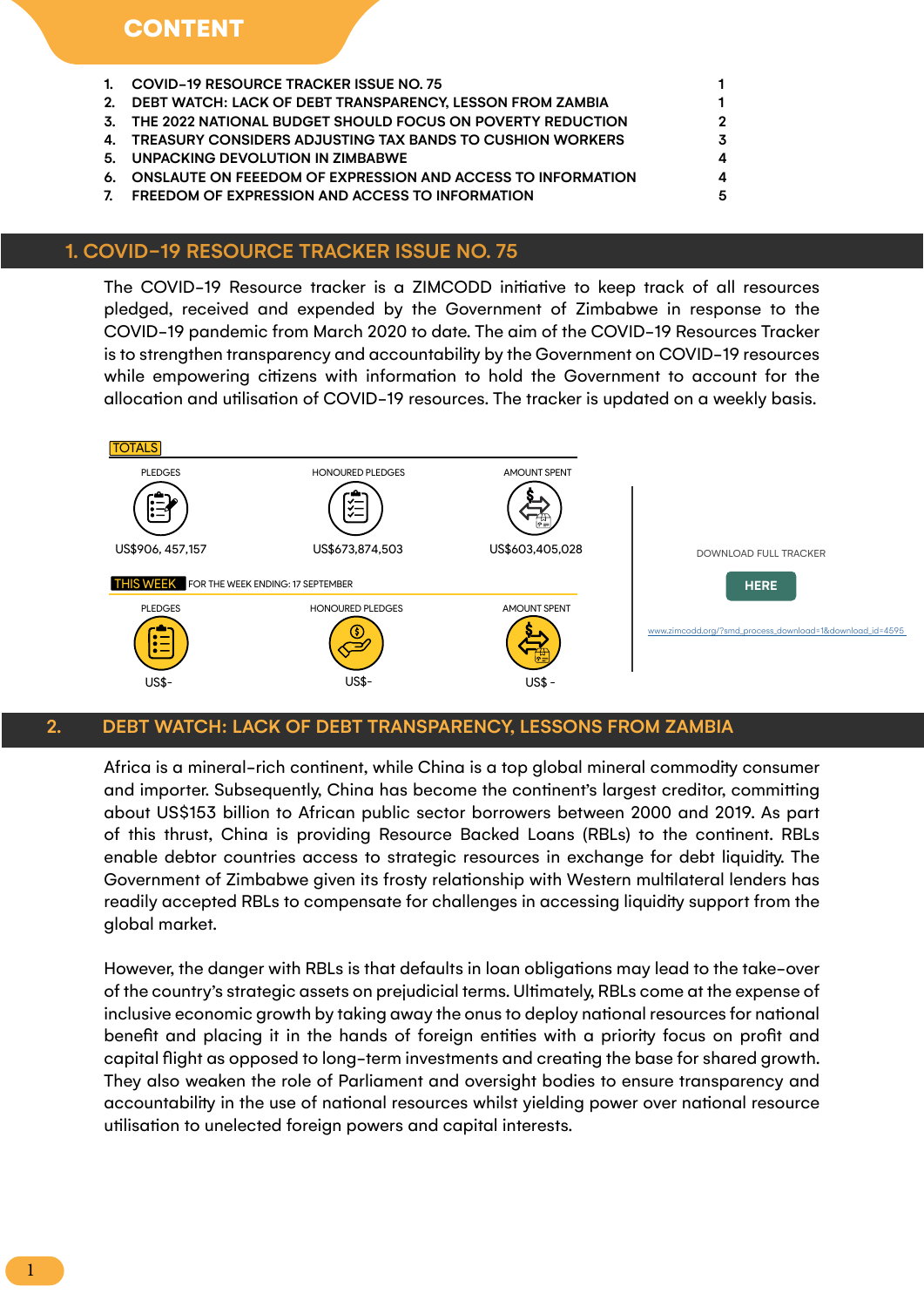According to an analysis of Zambia's loan data done by the China Africa Research Initiative (CARI), the copper-rich nation's debt to the Chinese government and private lenders was US\$6.6 billion. This figure is almost double what is officially disclosed. The previous administration of former president Edgar Lungu reported Zambia's debt to China at US\$3.4 billion. However, CARI's findings augur well with the comments made by the current President Hakainde Hichilema, that the public debt load is likely to be higher. In November 2020, Zambia became the first African country to default on its sovereign debt in the COVID-19 pandemic era. The talks for debt restructuring are becoming complicated as its Western creditors demand full disclosure of the country's full debt load, however many Chinese loans typically carry non-disclosure agreements.

The finding by CARI in Zambia depict a number of worrisome accountability deficits within Chinese 'debt diplomacy.' Several Governments in the SADC region have signed and continue to contract a series of megadeals with the Chinese government and Chinese private companies. A number of these deals are shrouded in secrecy due to non-disclosure contract terms.

An independent and comprehensive national debt audit is a longstanding call amongst progressive forces including ZIMCODD, labour, churches and market players especially those in the debt vulnerable and marginalised sectors of Zimbabwe's economy. The National Debt Audit is vital now, to inform citizens about the scale and nature of the public debt, loan contraction processes, terms of contracted debt, and how the loan funds are expended. It is also a critical building block to inform public discourse on the legitimacy of certain debts such as the US\$700 million pre-independence debt and whether they should be settled.

The Government's current vision to achieve middle income status by 2030 Vision remains heavily dependent on borrowing and attracting Foreign Direct Investment at the expense of democratically formulating inclusive domestic resource mobilization strategies. These may include among others; ensuring that everyone pays their fair share in taxes, value addition and beneficiation of minerals, and building a culture of transparency and accountability through alignment of existing PFM statutes to the Constitution, capacitation of all accountability institutions, and rigorous implementation of the Office of the Auditor General (OAG) recommendations. These recommendations seek to pluck graft, abuse, and misappropriation of public resources.

#### 3. THE 2022 NATIONAL BUDGET SHOULD FOCUS ON POVERTY REDUCTION

In the week under review, the Zimbabwe National Statistics Agency (ZimStat) released poverty statistics for September 2021. The statistics revealed that the Food Poverty Line (FPL) per person per month stood at ZW\$4,734.33 in September 2021, an uptick of 4.82% from ZW\$4,516.52 realized in the preceding month (August 2021). According to ZimStat, the FPL measures the amount of money that an individual will require to afford the minimum required daily energy intake of 2,100 calories. Using the average household size of 6, a family needed to spend at least ZW\$28,405.98 on food alone per month to be considered food secure. Further, statistics showed that the Total Consumption Poverty Line (TCPL) stood at ZW\$6,653.65 per person, up from ZW\$6,350.29 in August 2021.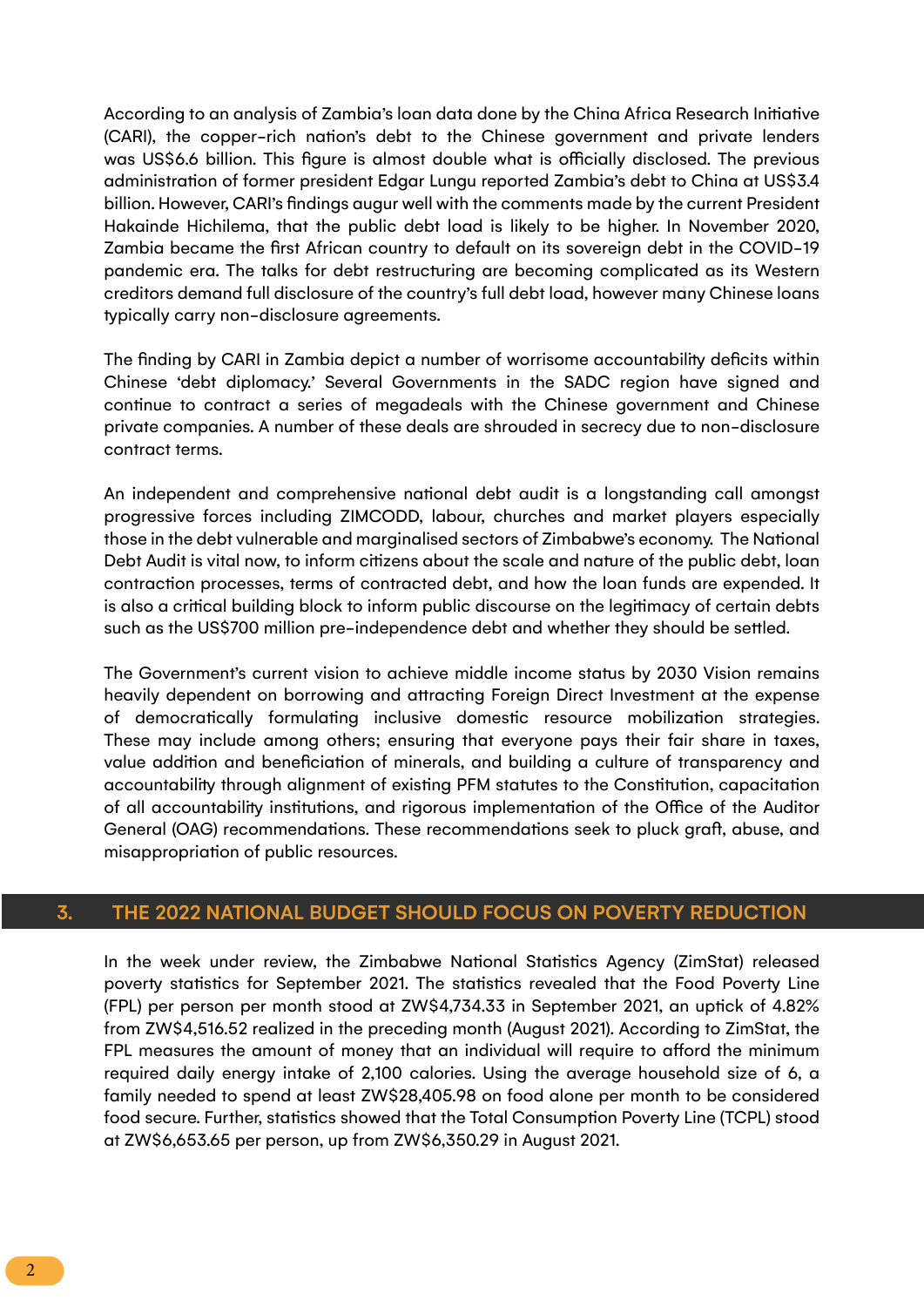This means that an individual required that much to purchase both non-food and food items as of September 2021 in order not to be deemed poor. As a result, an average household of 6 now requires nearly ZW\$40,000 to meet their monthly expenses (food and non-food essentials) up from ZW\$37,165 recorded last month.

The increase in Poverty Datum Line (PDL) in Zimbabwe is in line with the perpetual depreciation of the local currency and the subsequent surge in the cost of living (inflation). Many Zimbabweans including civil servants are earning an average salary of ZW\$17,000 per month which is way below the PDL. Hence, the majority of the population is living in extreme poverty as amplified by the World Bank's economic and social update report released this year. The report showed that almost half of the population fell into extreme poverty between 2011 and 2020 and expects the status quo to hold in 2021 as prices continue spiking and the recovery of jobs and salaries remains slow due to the COVID-19 pandemic raging havoc.

The situation is dire in urban areas as the Zimbabwe Vulnerability Assessment Committee reported that almost 83% of urban dwellers are struggling to purchase food and are unable to buy basic commodities like cooking oil, salt, sugar, and mealie meal. This is so because the majority of citizens are eking out an existence in the informal sector. Though the informal sector is now recovering as lockdown measures are gradually getting relaxed, many small informal businesses that were shattered by the pandemic will take a long time to come back to life.

While commending the efforts of development partners, like the European Union (EU), the EU has announced that it will pay about US\$12 in monthly cash payments to vulnerable urbanites struggling to make ends meet, there is urgent need for comprehensive social safety nets in the forthcoming 2022 National Budget. Comprehensive and gender inclusive social safety nets are vital to reduce the widening poverty and existing social inequalities. Over the years, the commitment by the government towards the social environment has been shrinking due to severe austerity measures and cutbacks to Government service delivery capacity. Feedback from ongoing 2022 National Budget consultations indicate a broad consensus for the reversal of austerity and implementation of ambitious social safety nets in the context of the COVID-19 pandemic. Popular measures for citizens include Universal Basic Income Grants and broader stimulus measures to increase the productivity of the informal and agricultural sectors where most Zimbabweans earn their livelihoods.

#### 4. TREASURY CONSIDERS ADJUSTING TAX BANDS TO CUSHION WORKERS

Government's acknowledgement of the negative effects of the inflationary parallel foreign exchange market on the welfare of the generality of Zimbabweans is highly welcome. According to the Herald of 29 September 2021, 'Treasury is considering adjusting tax bands to cushion workers. Whereas the proposed adjustments to the minimum taxable income and the electronic transaction cost are welcome, they remain ill-timed as aggregate demand has been long suffocated and the Minister failed to introduce such measures during the Mid-Term Budget and Economic Review. The failure to enact fiscal interventions earlier to increase the disposable income has seen almost 50% of Zimbabweans falling into extreme poverty. Whilst the Minister acknowledges the need to make the said tax adjustments, the changes are still to be made when the 2022 national budget is gazetted. This protracts the suffering of Zimbabweans as the new budget might come into effect in January, 2022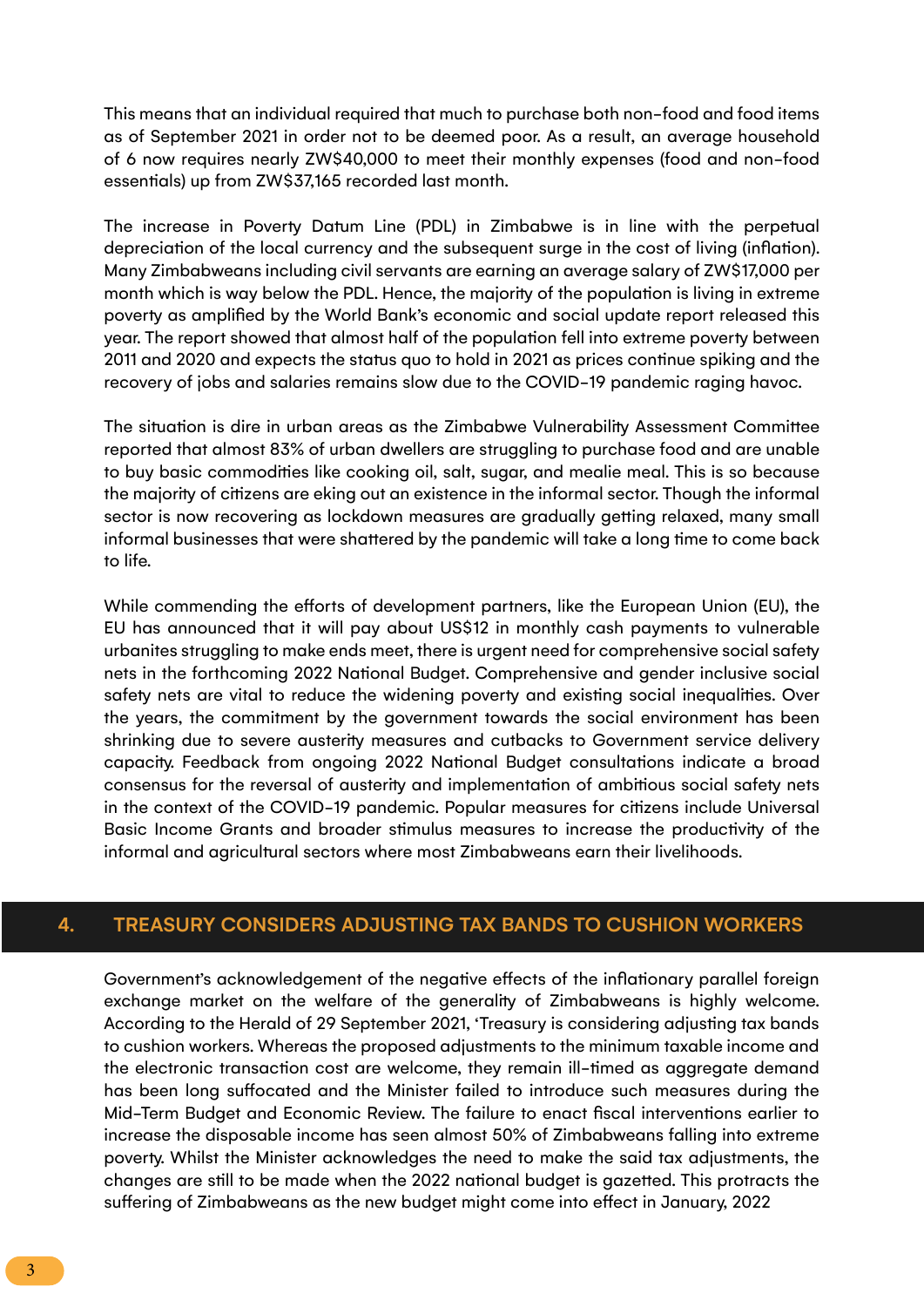#### 5. TREASURY CONSIDERS ADJUSTING TAX BANDS TO CUSHION WORKERS

During the Mid Term Budget and Economic Review, the Minister applauded the stability of the Foreign Exchange Auction System whilst also acknowledging some of its inconsistencies is a sign of poor interpretation of the economic developments on the ground. Whereas the Auction Market remains government's preferred forex market, its failure to accommodate all economic agents and individuals has sustained the parallel market leading to price distortions in the economy. That the USD is the most preferred currency is an unforgiving reality with clear winners and losers.

Even the government charges for some public services in USD. Basic goods and services which make up the bulk of household expenditures like school fees, transport, rentals, groceries and fuel are subjected to inflationary pressures in USD. Most households can only access the USD from the parallel market. The parallel market rate has thus become the 'market clearing rate' for sellers and buyers of the USD without any regulation and measures to protect the transacting public. Resultantly, Zimbabwean households are the biggest losers with many households falling into spiraling household debt, asset losses and lowered standards of living Robust currency and forex market reforms are urgently required to make the foreign currency market work for Zimbabwean households and the informal sector where the majority subsists

#### 6. UNPACKING DEVOLUTION IN ZIMBABWE

Devolution resource allocation is critical to ensure the redistribution of centralized resources from Harare to ensure equitable development and long-term investment in the other Provinces. According to the 2022 Budget Strategy Paper, the Government intends to spend ZWL 26.7 billion<sup>1</sup> towards devolution. By way of contrast the Bulawayo City Council's 2022 Budget is projected at ZWL24.7 billion . This reflects either unavailability of sufficient resources to implement devolution or Government`s unwillingness to implement the same. Thus, the projected 26.7 billion devolution funds is inadequate and will not do justice to the needs and demands of citizens especially given that there is already a huge backlog of infrastructure, facilities and general amenities.

Zimbabwe has approximately 56 districts with two local authorities operating in each District either as Town Council or Rural Council. All these Districts are facing pressing needs which need urgent redress. The situation has been exacerbated by the unstable socio-politicoeconomic climate in Zimbabwe sustained by a pseudo stable currency exchange rate.

Despite Government`s proclamation that devolution is one of its key priorities, the inequitable allocation and inefficient distribution of budget resources to devolved centers impedes against the same. This is mainly propelled by political interventionism. Local Urban Authorities are predominantly led by the opposition parties while the provincial, rural and central governments are led by the ruling party<sup>2</sup>. To this end, there is incessant dissonance over the development agenda and this has stalled development.

<sup>1.</sup> BCC projects \$24,7bn budget for 2022 - NewsDay Zimbabwe

<sup>2.</sup> Moyo P and Ncube C. 2014. Devolution of Power in Zimbabwe's New Constitutional Order: Opportunities and Potential Constraints. Cape Town.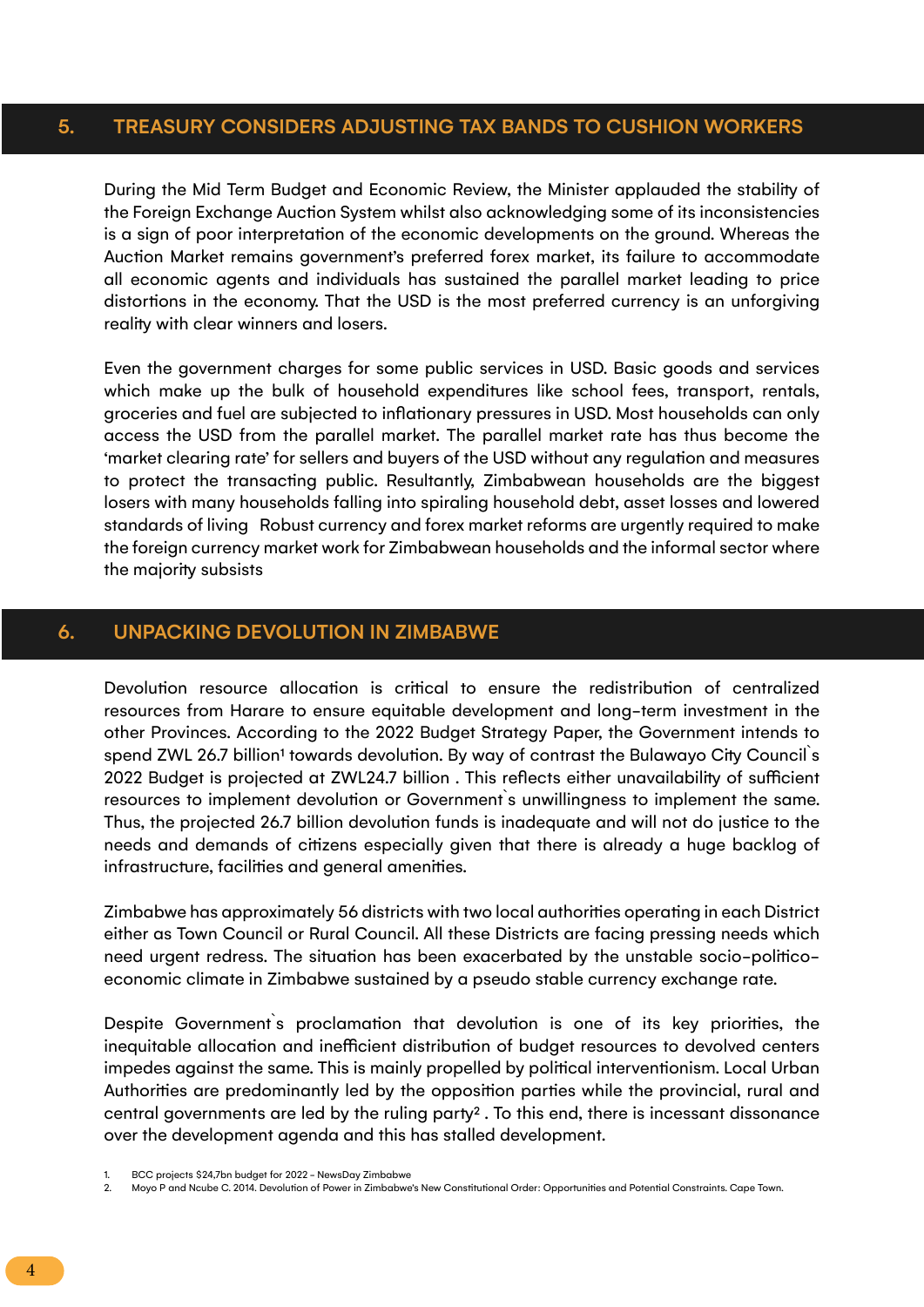Devolution is established by a plethora of policies and legislative pieces. These include the: Constitution of Zimbabwe (2013), Provincial Councils and Administration Act (29:11), Urban Councils Act (29:15), Rural District Councils Act (29:13), 2021 National Budget Statement, 2022 Budget Strategy Paper, National Development Strategy 1 (NDS1) (2021-2025) and Devolution and Decentralisation Policy. Despite such sounding and glamorous devolution policies and legislations, beneath them are conflicting clauses that promotes excessive interventionism from the central government.

The lack of clarity on the points of convergence and divergence between the powers of the three tiers of government attests to this. The enabling legislation in Zimbabwe, particularly the Urban and Rural District Councils Acts, accords excessive powers to the Minister responsible for Local Government<sup>3</sup>. This distorts the entire purpose and objectives of devolution which are 4:

- a. to give powers of local governance to the people and enhance their participation in the exercise of the powers of the State and in making decisions affecting them;
- b. to promote democratic, effective, transparent, accountable and coherent government in Zimbabwe as a whole;
- c. to preserve and foster the peace, national unity and indivisibility in Zimbabwe;
- d. to recognise the right of communities to manage their own affairs and further their development;
- e. to ensure equitable sharing of national and local resources; and
- f. to transfer responsibilities and resources from the national government in order to establish a sound financial base for each provincial and metropolitan council and local authority.

The politics of public resource management has also chocked devolution efforts as evidenced by Mutoko, where the local people are not benefitting from the granite that is being mined in their communities. The same can be said of Chiadzwa, Zvishavane and Penhalonga. The politics of public resource management is not limited to mineral rich communities only, as attested by how Government interfered in the Tongaat Hullets Kilimanjoro project, by trying to influence the beneficiary list at the expense of local people. Thus, for the attainment of devolution, the Government should increase the 2022 devolution allocation, limit government interference in the operation of Local Authorities, ensure that Local Authorities are empowered to determine mining concessions in their jurisdictions, remit 5% of the proceeds generated back to communities, and speed up the devolution process as provided for in the Constitution.

#### 7. FREEDOM OF EXPRESSION AND ACCESS TO INFORMATION

The gagging of critical voices calling for transparency and accountability or those criticizing the government has greatly affected digital rights in Zimbabwe. Efforts to combat misinformation and disinformation have a direct effect on the enjoyment of the rights to freedom of expression and information. In previous instances Government has previously suspended internet access and blocked access to social media platforms. This has happened most often during times of political turmoil such as protests and elections such as the January 2019 protests and the July 2020 protests, ahead of the much-anticipated July 31st march. As digital repression intensifies and expands to more countries, users understandably lack

4. Section 264 (2) of the Constitution outlines the specific goals and objectives of devolution in Zimbabwe.

<sup>3.</sup> Mushamba, S. 2010. The Powers and Functions of Local Government in Zimbabwe.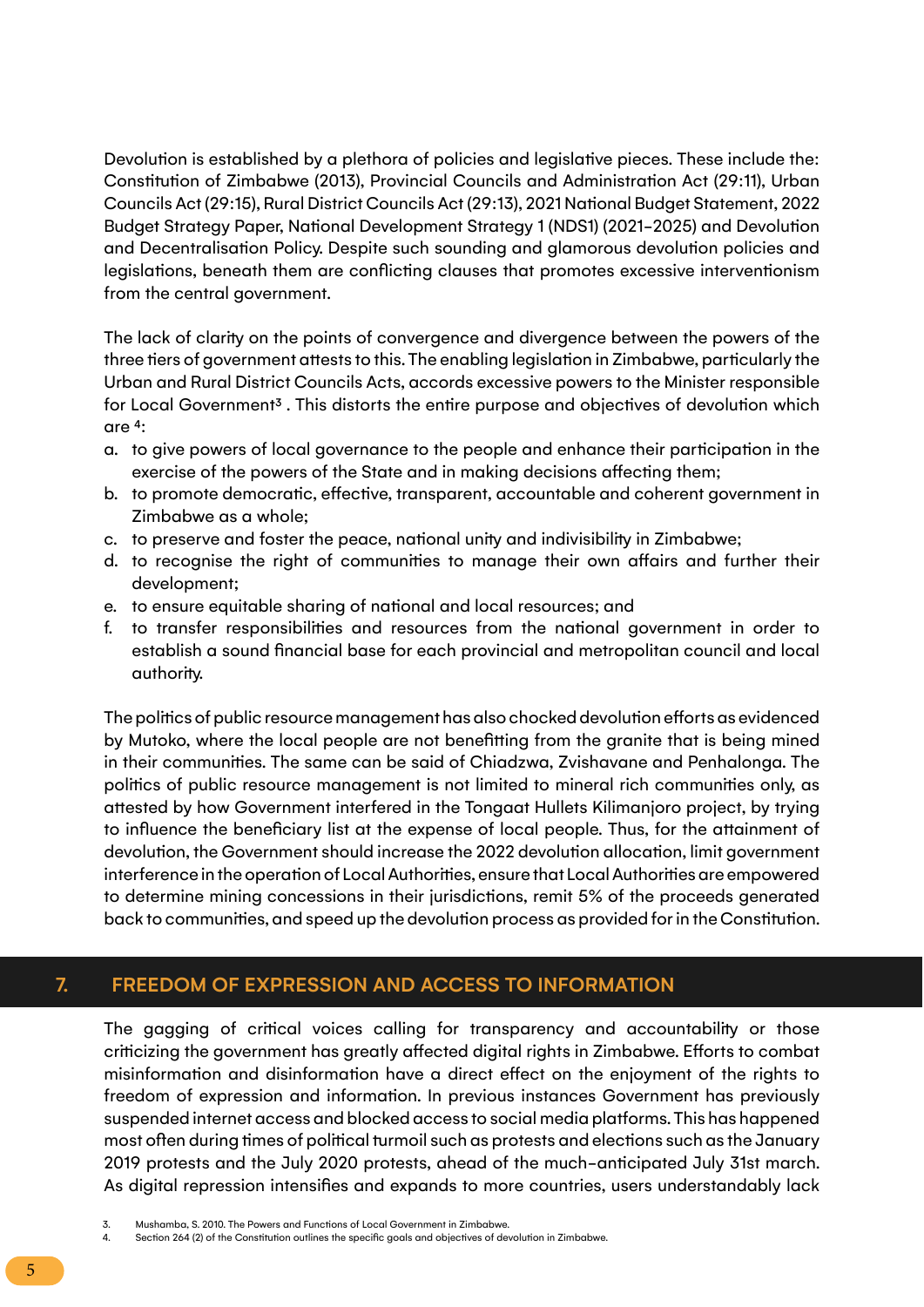confidence that Government initiatives to regulate the internet will lead to greater protection of their rights.

Zimbabwe has five international gateways for internet traffic, controlled by State-owned TelOne and Powertel and privately owned Dandemutande, Econet and Africom5. The State controls two of the country's gateways and this gives the Government the ability to restrict access to the internet and mobile networks<sup>6</sup>. The infringement on individual privacy through internet monitoring has been aggravated by the absence of strong or recommended data protection safeguards.

The COVID-19 pandemic has illuminated the significance of technology in the lives of individuals and communities, it has also brought to the fore the glaring digital divide in the country, and has deepened the digital exclusion. Several individuals including persons with disabilities have been locked out of active participation in the digital society, with the exclusion being manifested in accessing education, remote work, and participating in democratic processes, among others. High internet costs continue to deepen this divide.

Governments, their agencies and authorities should drop all regressive measures that curtail digital rights and freedoms and instead adopt and undertake measures that promote the protection and enjoyment of digital rights and freedoms. Civil Society Organisations, telecommunication companies, and other stakeholders are therefore called upon to work jointly towards ensuring democratic conditions for all Zimbabweans to realise and enjoy their rights and freedoms in the digital space without fear or repression.

<sup>5.</sup> [https://freedomhouse.org/report/freedom-net/2021/global-drive-control-big-tech]( https://freedomhouse.org/report/freedom-net/2021/global-drive-control-big-tech)

<sup>6.</sup> <https://freedomhouse.org/report/freedom-net/2021/global-drive-control-big-tech>